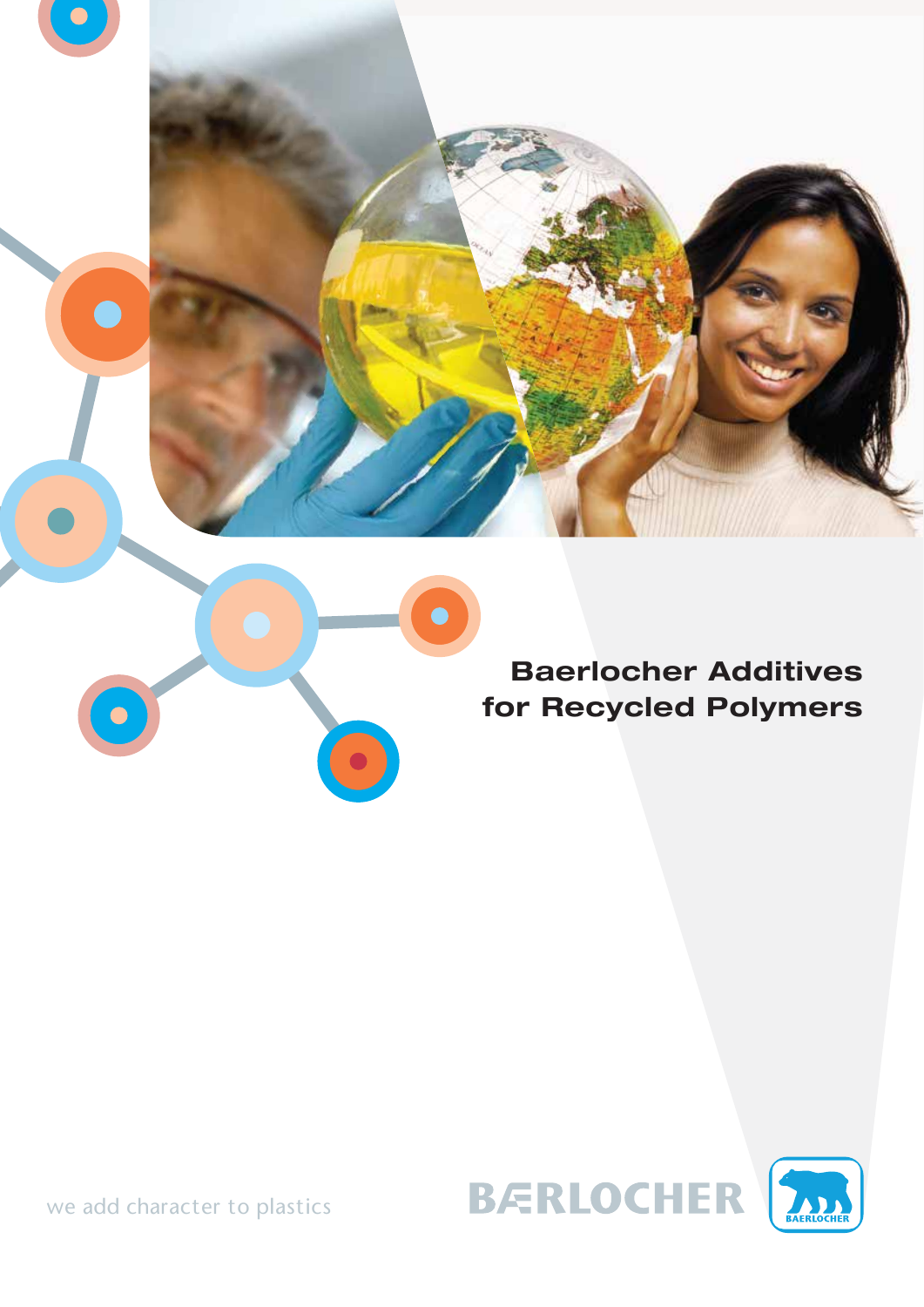### Active Chemistry - Baerlocher Additives:

Plastics create new solutions for the future. Additives play a crucial role in determining processing properties and product quality. Baerlocher supports the plastics industry all over the world by developing and manufacturing high-quality, innovative plastics additives.

> In 1963 Baerlocher invented ready-made blends of additives for the plastics industry. These so-called "One-Packs" include multiple additives for polymer processing such as stabilizers and process aids. Custom blends can be created to meet specific customer demands.

**Processing** Aids

Effective, Efficient, Economical. Baeropol® "One-Packs" Deliver Additive Solutions for Polymer Processing

#### Baeropol® One-Packs



Color Hold Agents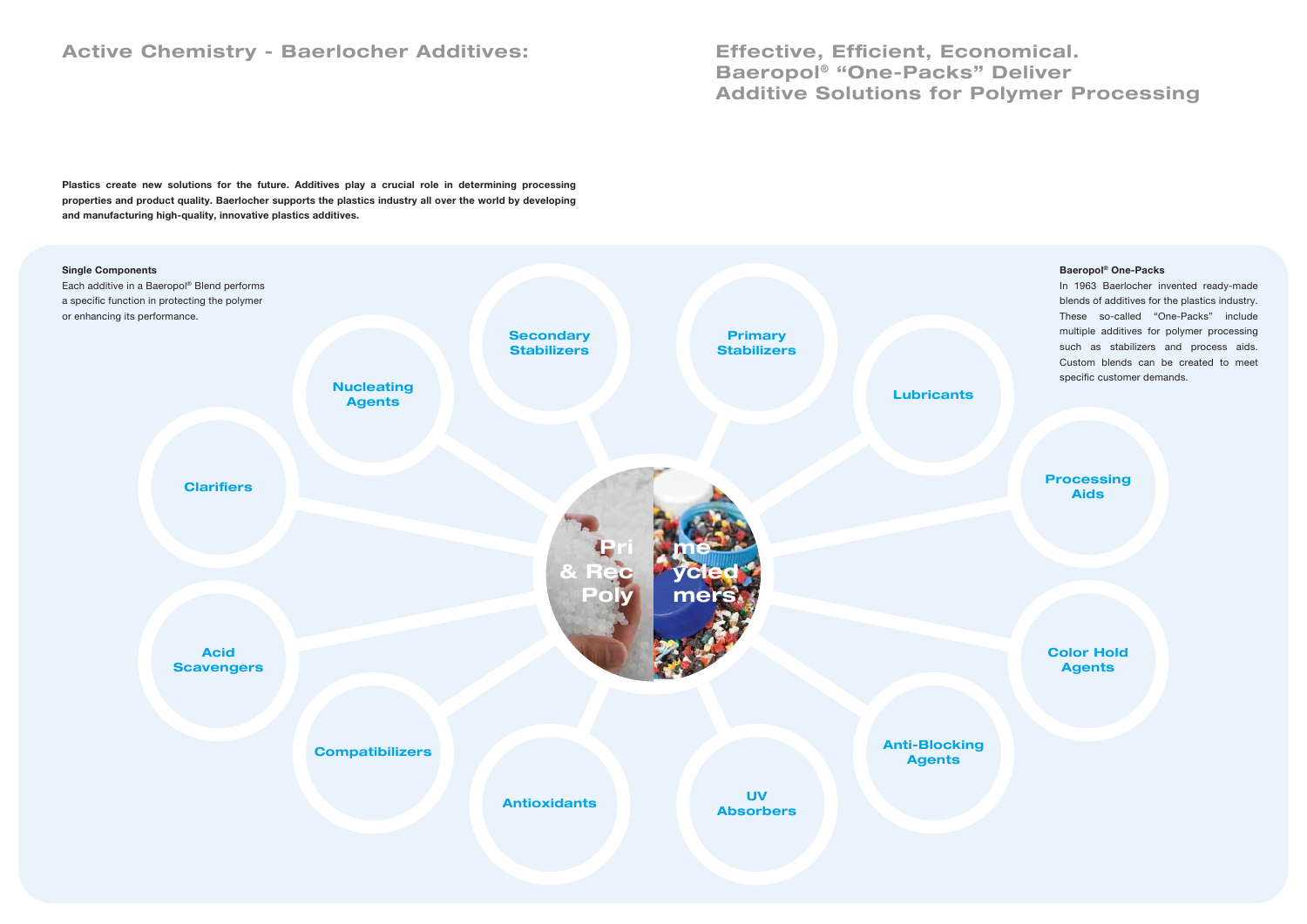### Why Additives are Important:



#### Polymers Can Degrade

Every time a polymer is heated, sheared, or stressed its original molecular structure can change. Chemical stabilizers can stop or minimize these changes.

#### Resistance to Change

Oxidation Induction Time is a good measurement of how much active stabilizer remains in a polymer. Therefore OIT is good indicator of the polymers resistance to melt shift as well as its long term in service stability.

### Stable Polymers Process **Consistently**

#### Minimize Production Rejects

Consistent, in specification production requires polymer properties to remain in a narrow band of flow characteristics. Well stabilized polymers retain their flow properties.

Stabilizers and other additives preserve a polymers structure by inhibiting the oxidative process or acting as sacrificial oxidation targets.

Polymers are Designed by Their Manufacturers with Specific Molecular Structures to have Physical Properties for Specific Applications.

# Residual Stabilization can be

### Measured by Oxidation Induction Time

#### Long Term Stability

OIT is also a key indicator of polymer parts long term stability. Residual stabilization prevents polymer breakdown in the solid state.

#### Finished Goods Stability

A polymer part with little or no residual stabilization can degrade in the solid state, affecting the physical properties of the part.

#### Polymer Protection

#### Melt Index Shift

Melt index is a gross measurement of a polymers molecular structure. Any change in this measurement indicates a significant change to the polymers structure and properties.



#### Resistance To Future Molecular Change

OIT is a good indicator of the polymers resistance to future oxidative degradation and therefore the stability of its rheological properties.

Unstabilized Recycled Polymer Limits Percentage Use With Prime Polymer Recycled polymer that has minimal stabilization consumes stabilizers in the prime resin it is blended with, thus limiting its percentage use.

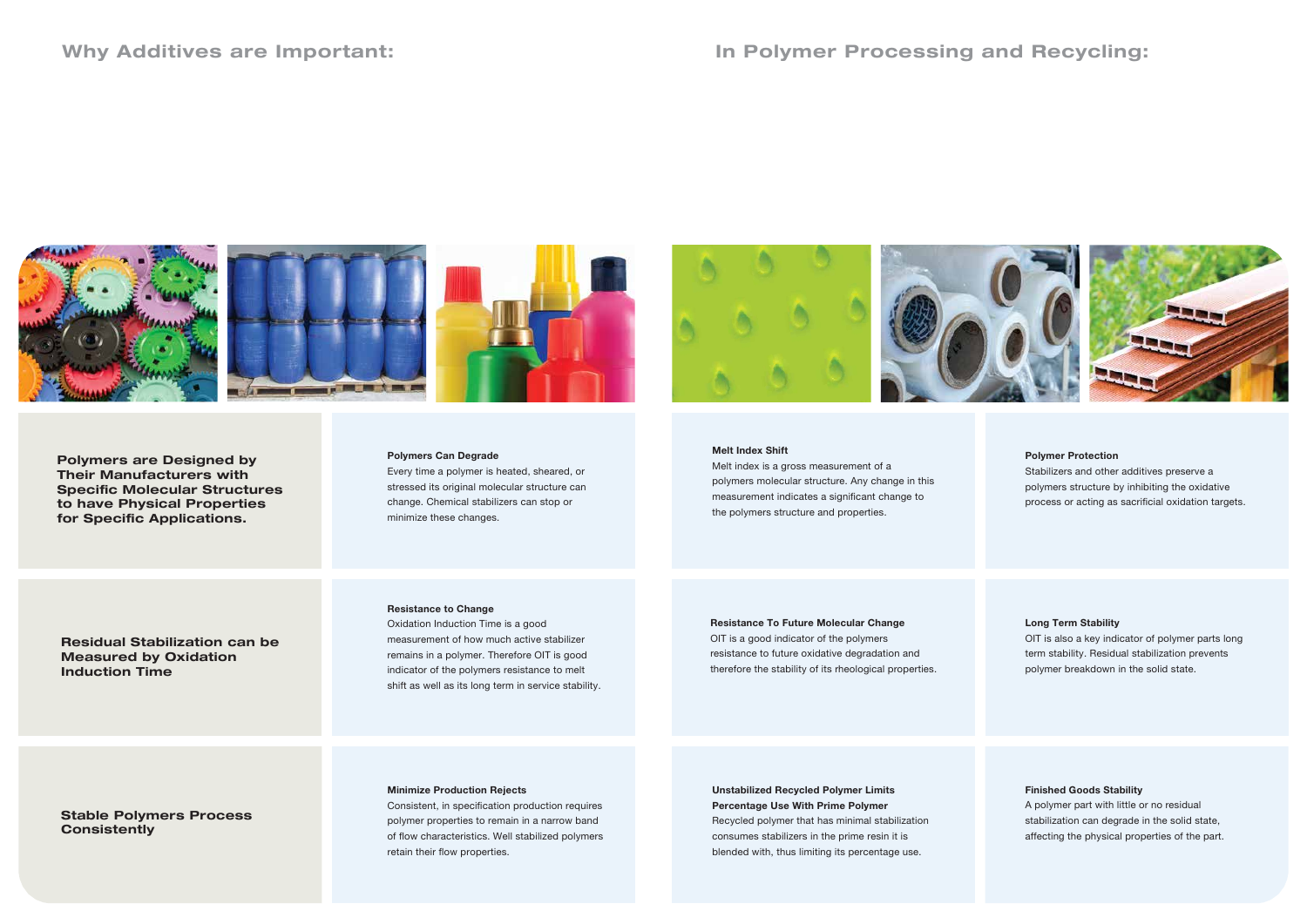Baerlocher's Special Additives Division offers services in form-giving and the development of customer-specific additive blends. These products and services are used in sophisticated polymer applications for both virgin and recycled polymers.

### Polymer Additives Enhance Product Performance



Stable MI required for a consistent shot size to minimize rejected parts



Uniform polymer flow is required for surge prevention. UV protection critical for long service life

Well stabilized polymer reduces gels, bubble breaks, and gauge variation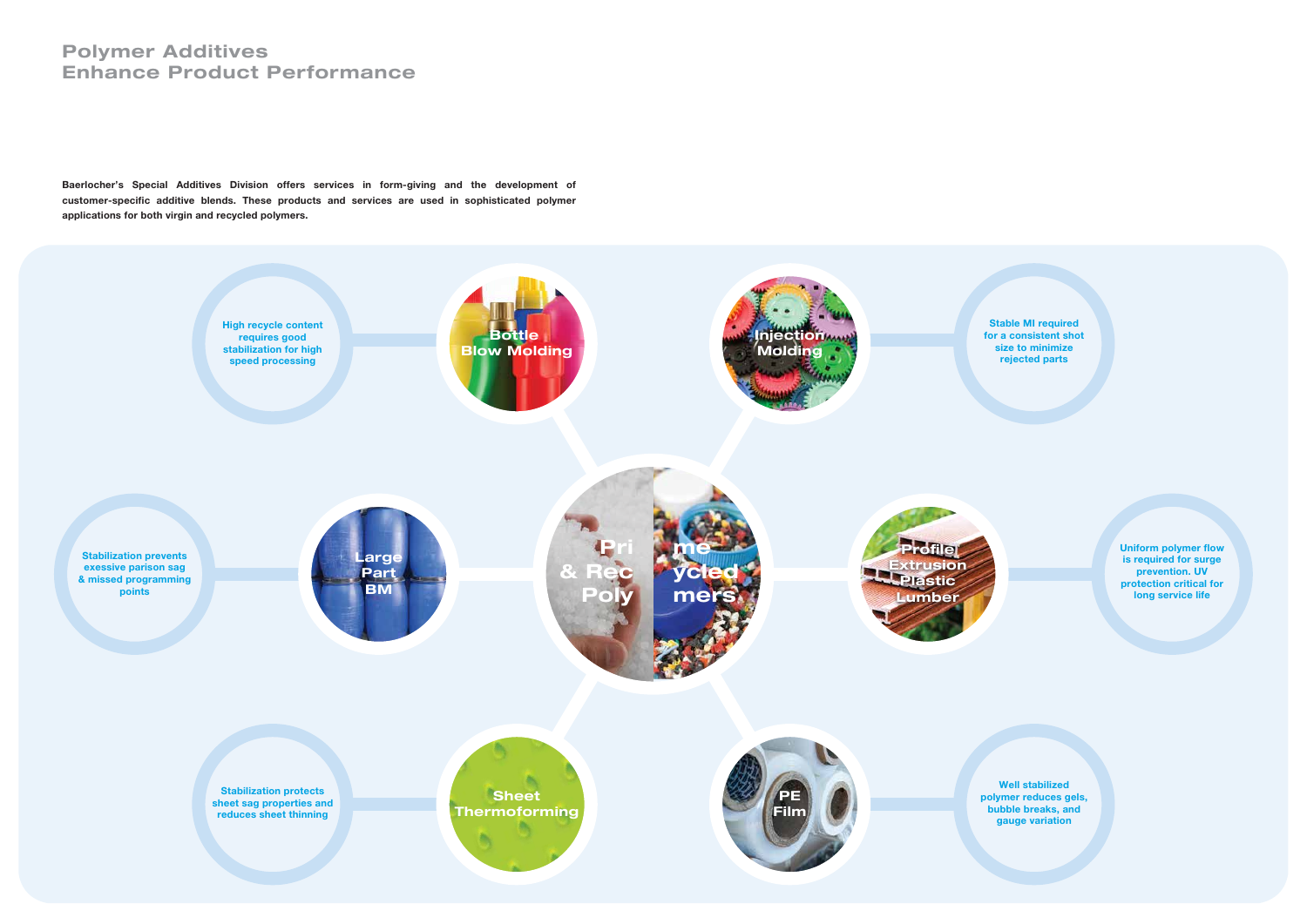Baeropol<sup>®</sup> "One-Pack" products are used globally by polymer producers, polymer recyclers, compounders and polymer converters to protect their polymer products from degradation.

Baeropol® custom formulated blends can contain a variety of additives to protect polymer properties and enhance the polymer processing characteristics for specific end use applications.

The polymer recycler can specify the additives used in a Baeropol<sup>®</sup> blend, or Baerlocher's team of experts can design a customized additive blend to suit specific performance requirements or address specific problems.

The proper additives can improve recycled polymer stability to levels equal to or surpassing prime resin levels. This will increase processing efficiency and prevent processing difficulties caused by inconsistent, unstable polymers.

Marketed under the Baeropol® trade name, Baerlocher produces a wide variety of concentrated polymer additive blends. Unlike polymer masterbatch products that can contain as little as 3% active ingredients, Baeropol® "One-Pack" products are concentrated additive blends containing up to 100% active ingredients. These "One-Pack" additive blends are available in several convenient product forms that are easy to handle and low dusting.



## Baeropol® "One-Pack" Custom Formulated Additive Blends for Polymer Stabilization



### we add character to plastics

The Baerlocher Group of Companies is one of the world's leading suppliers of additives for the plastics industry. Baerlocher has extensive technology and market know-how drawn from more than 190 years of company history.

Additives play a crucial role in determining polymer processing properties as well as final product quality and character. Baerlocher offers a broad range of additives for polymers, including products for the polymer recycling industries.

By developing and supplying innovative additives, Baerlocher enables the plastics industry to manufacture high-quality and sustainable polymer products.

### www.baerlocher.com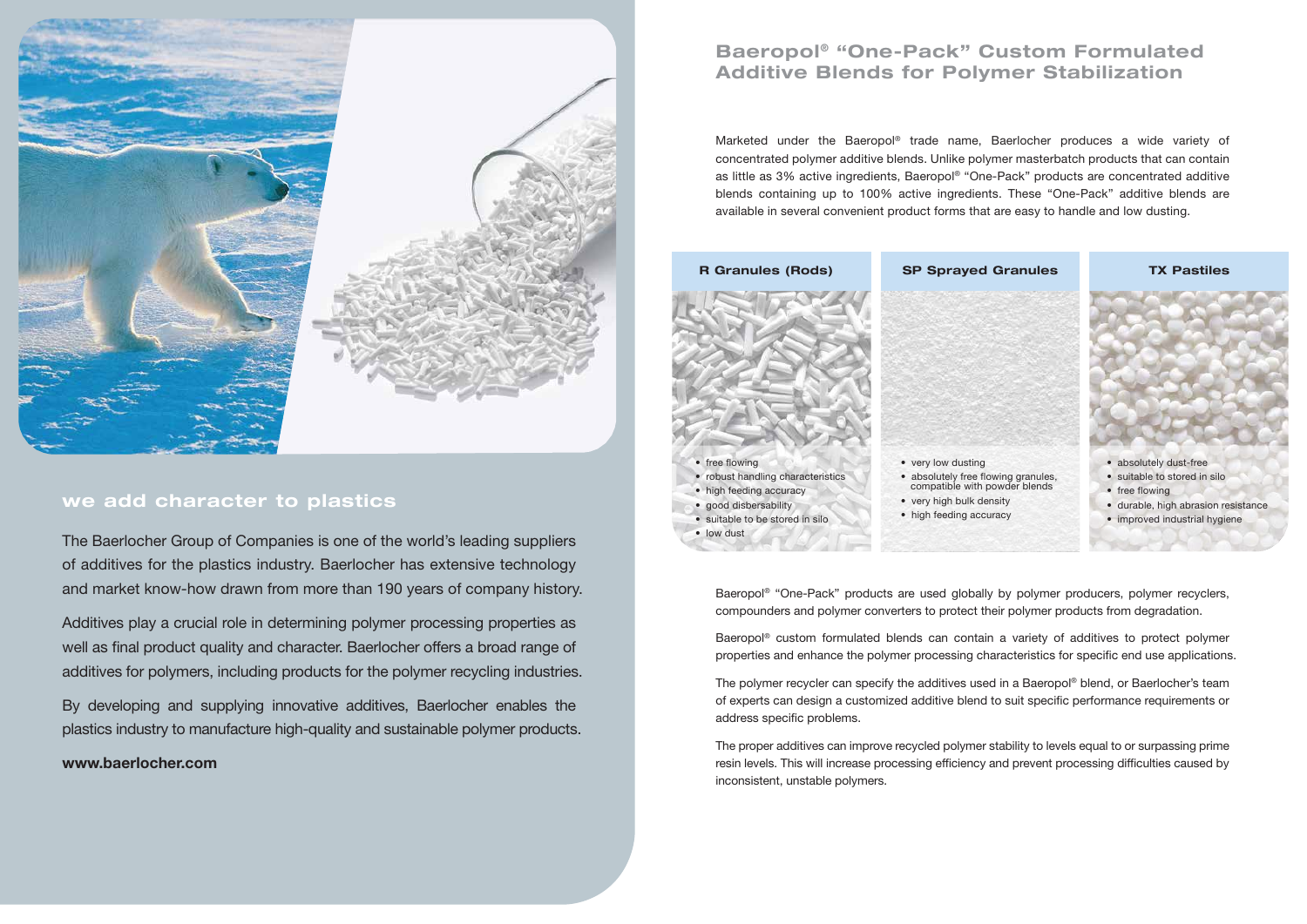\*1 & 5 denotes extrusion passes



### Polypropylene Enhanced with Baeropol® T-Blends

\*1 & 5 denotes extrusion passes



Baeropol® T-Blends can give recycled polymers and prime resin compounds improved melt stability and enhanced final product performance in the form of increased part life.



## Baeropol® T-Blend Stabilizers Can Improve Polymer Stability Beyond the Level of Prime Virgin Polymers

## Introducing New Baeropol® T-Blends

- Baeropol® T-Blend 1102 General Purpose stabilizer blend for HDPE and PP
- Baeropol® T-Blend 1214 Boosted stabilizer blend for higher temperature process HDPE and PP
- Baeropol® T-Blend 6102 Stabilizer for film applications of LLDPE and HDPE
- Improved Polymer Melt Stability
- Consistent Resin Processing
- Long Term Part Stability
- Color Improved Natural Parts

### Baeropol® T-Blend, Polymer Stabilizers

Preformulated, 100% Active, Stabilizer Blends for the Polymer Recycling and Converting Industries.



### T-Blend Stabilizer Grades

Baeropol® T-Blends are a product family of blended synergistic polymer stabilizers preformulated to provide superior stabilization for most polymer applications.

For parts made from unpigmented polymers or for recycled resins with no pigmentation T-Blends can minimize the yellowing of these products.

Baeropol® T-Blends are dry compressed forms that are dust free and are easily added into typical polymer processing equipment.

Baeropol® T-Blends are formulated for effective stabilization of virgin and recycled polymers.